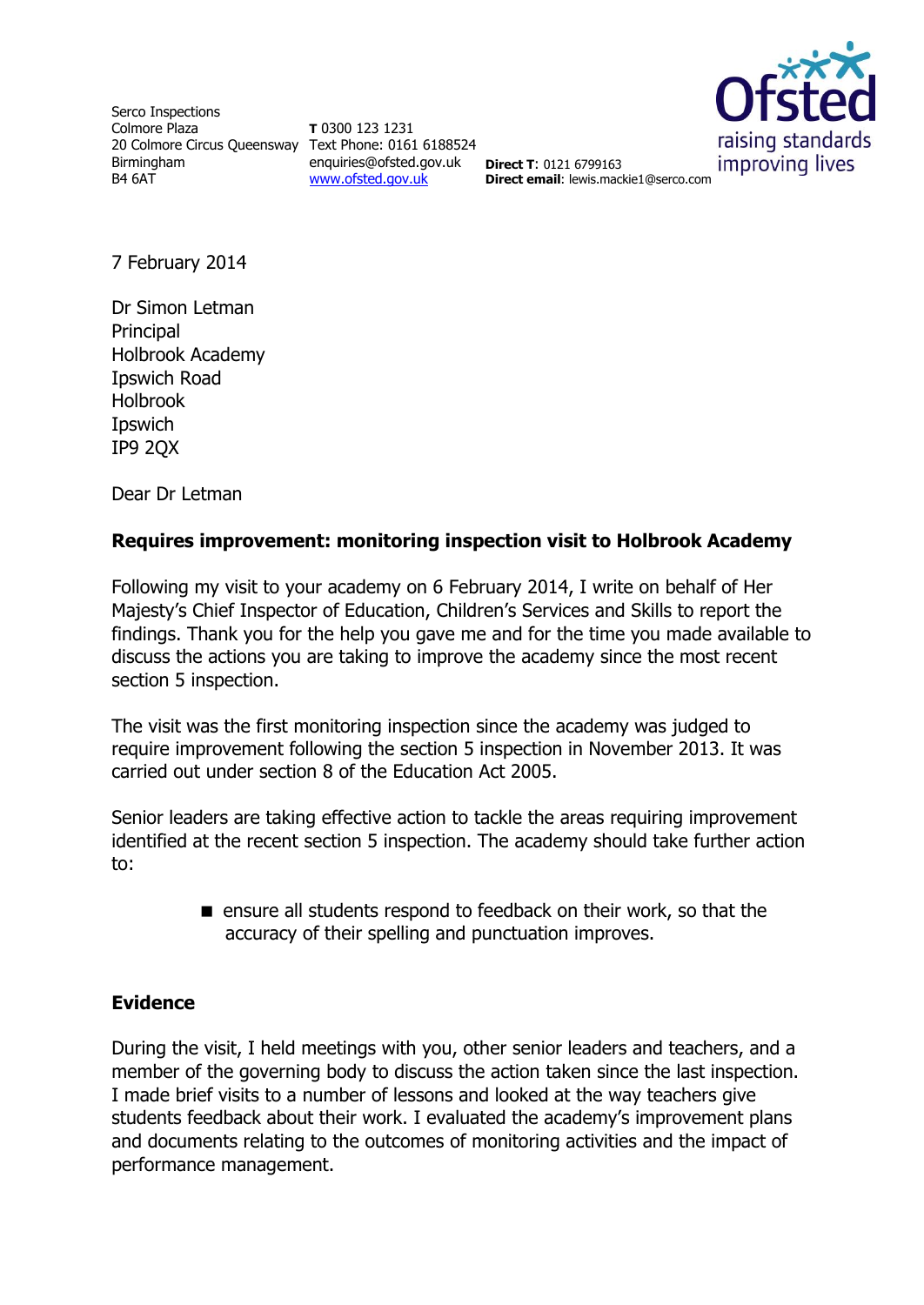

## **Main findings**

You and your senior leaders communicate confidence about the academy's potential, and clarity about what must happen for that potential to be realised. Since the previous inspection, effective teachers have been giving their colleagues preciselytailored support, in order to help them make progress towards demanding targets. Regular and robust reviews of individual teachers' performance have started to evidence the impact of this support. Information generated by the academy's monitoring systems is also being used to prioritise full reviews of standards in particular subject areas when concerns become evident. Two have taken place since the previous inspection and subsequent rapid and decisive action has been taken to address issues that were identified.

Monitoring of marking indicates that teachers are highlighting errors in students' spelling and punctuation more consistently. Some teachers provide students with opportunities to respond to this feedback by making corrections but not all ensure that this happens consistently. Measures being taken to encourage reading for pleasure, particularly amongst boys, have had significant initial impact and the number of texts borrowed from the Learning Resource Centre has increased sharply.

Leaders are using accurate information on students' progress to set challenging targets. Systems that track students' progress are now being used to identify those who need additional support. Monitoring is enabling leaders to track the impact of interventions and initial evidence suggests that they are having a rapid and positive effect on students' rates of progress.

Governors are working with senior leaders to set ambitious but achievable targets in many areas of the academy's work. They regularly review progress towards those targets, challenge underperformance and work with senior leaders to plan improvements. Governors have initiated consultation on a proposal to extend the length of the academy day, to provide more teaching of literacy and study skills.

Ofsted may carry out further visits and, where necessary, provide further support and challenge to the academy until its next section 5 inspection.

## **External support**

Subject leaders have started to establish links with their counterparts in other successful academies so that useful ideas and strategies can be shared. This has enabled leaders to check the accuracy and consistency of judgments made about the levels or grades that are awarded to students' work. Leaders spoke positively about the impact of their collaboration with colleagues in other academies.